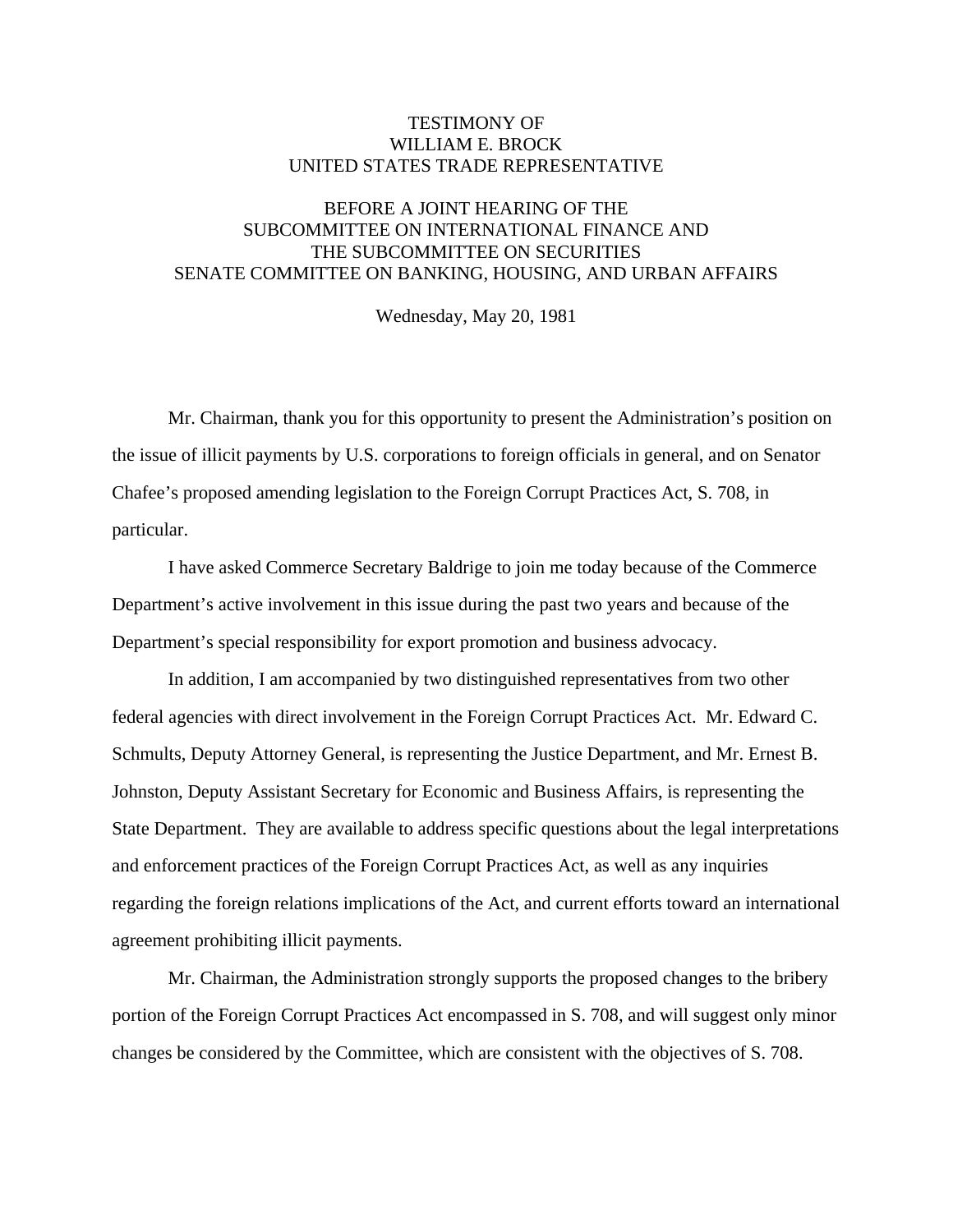As for the accounting and recordkeeping provisions of the Chafee bill, the Administration, while not actively opposing the changes proposed in S. 708, believes that there is a more effective and equitable solution to the problems encountered under this section of the law. We recommend that the prohibition against falsifying company books and records for the purpose of concealing illegal payments to foreign officials be transferred to the antibribery provisions of the Act. Such a change would simplify the Act and demonstrate that the current general, overly-broad recordkeeping standards in the law are unnecessary and excessive.

 As Chairman of the Trade Policy Committee, the interagency trade policymaking body created by Congress in the Reorganization Act, I want to emphasize that our support for S. 708 is based on interagency consensus. The Departments of Justice, State, Treasury, Commerce and other agencies have studied this legislation carefully through the Trade Policy Committee process and are unanimous in their support for the Chafee bill.

 The Administration believes that the provisions of S. 708 are faithful to the objectives sought by Congress in 1977 in attempting to prohibit illicit payments overseas. We feel that this legislation, by clarifying ambiguities in the current law and by limiting excessive recordkeeping requirements which presently go far beyond international transactions, would do more to accomplish the original intent of the law. Because there has been so much confusion about the Foreign Corrupt Practice Act, not only has Congress' goal of prohibiting overseas bribes been obscured, but another important goal of the Congress -- namely, export promotion - - has been undermined.

 To be sure, the Foreign Corrupt Practices Act, when proposed by this Committee in 1976 and 1977, as a statutory solution to the problem of overseas bribery, was a commendable undertaking.

 The FCPA, to no one's surprise, was passed unanimously by Congress in December 1977 following widespread reports of questionable payments in connection with U.S. business activities both at home and abroad. Corporate bribes to foreign officials were perceived by both the Executive and Legislative Branches of Government as unethical, unnecessary to the conduct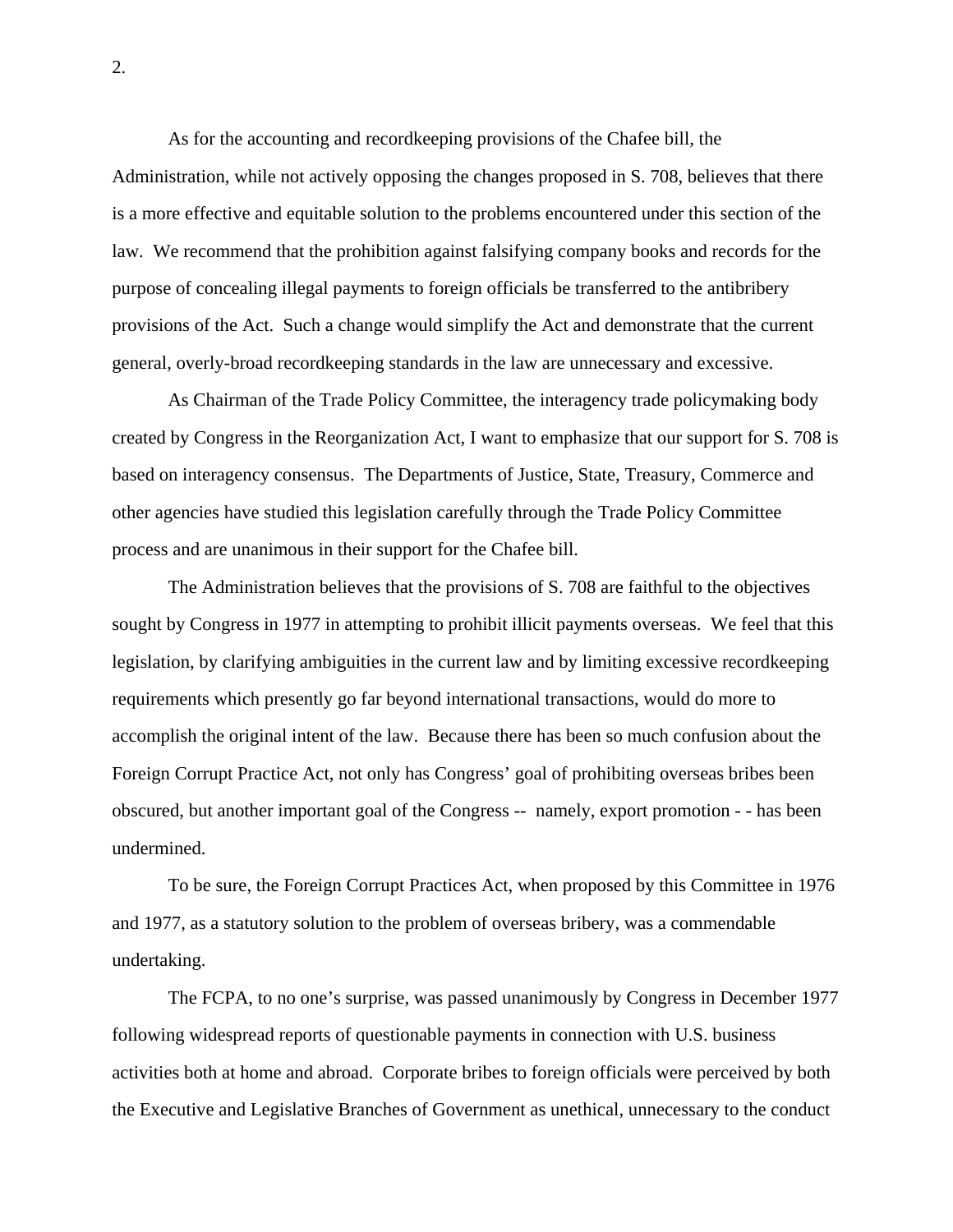of business, and harmful to our relations with foreign governments. The FCPA was intended to make certain payments, offers of payments, and gifts to foreign officials, political parties or political candidates illegal. It also established recordkeeping requirements for all publicly held corporations, regardless of whether a corporation is engaged in international business.

 Behind the FCPA's prohibition of bribery was the important objective of enhancing U.S. national security, foreign policy and economic interests. It was believed that: (a) political controversy due to corruption involving American bribes would endanger the stability of friendly foreign governments or complicate U.S. international relations; (b) successor foreign governments would expropriate the assets of or cancel contracts with U.S. businesses believed to have used corrupt practices, and (c) U.S. economic resources would be misallocated because bribery distorts comparative advantage.

 This administration shares these objectives, and commends Senator Proxmire and the Senate Banking Committee for their efforts to deal with a multi-faceted problem four years ago.

 I state unequivocally that the Administration supports the principle that illicit payments, whether foreign or domestic, are unethical and undesirable. We do not endorse or condone bribery for any reason.

 However, while well-intended, the law has given rise to interpretative and practical problems for firms engaged in overseas business.

 Certainly, we are all against bribery and condemn the misuse of an official position for personal or monetary gain. In fact, there are few countries in the world that do not have an antibribery statute incorporated in their domestic laws.

 The problem is one of uncertainty surrounding the application and enforcement of the Foreign Corrupt Practices Act in different countries and cultures. This was the finding of a General Accounting Office study released earlier this year.

 Many problems arise from confusion over what makes a payment a bribe. Grease payments, such as fees to get low-level bureaucrats to perform their duties of processing forms, approving licenses, or unloading a shipment of perishable goods from a boat in dock, are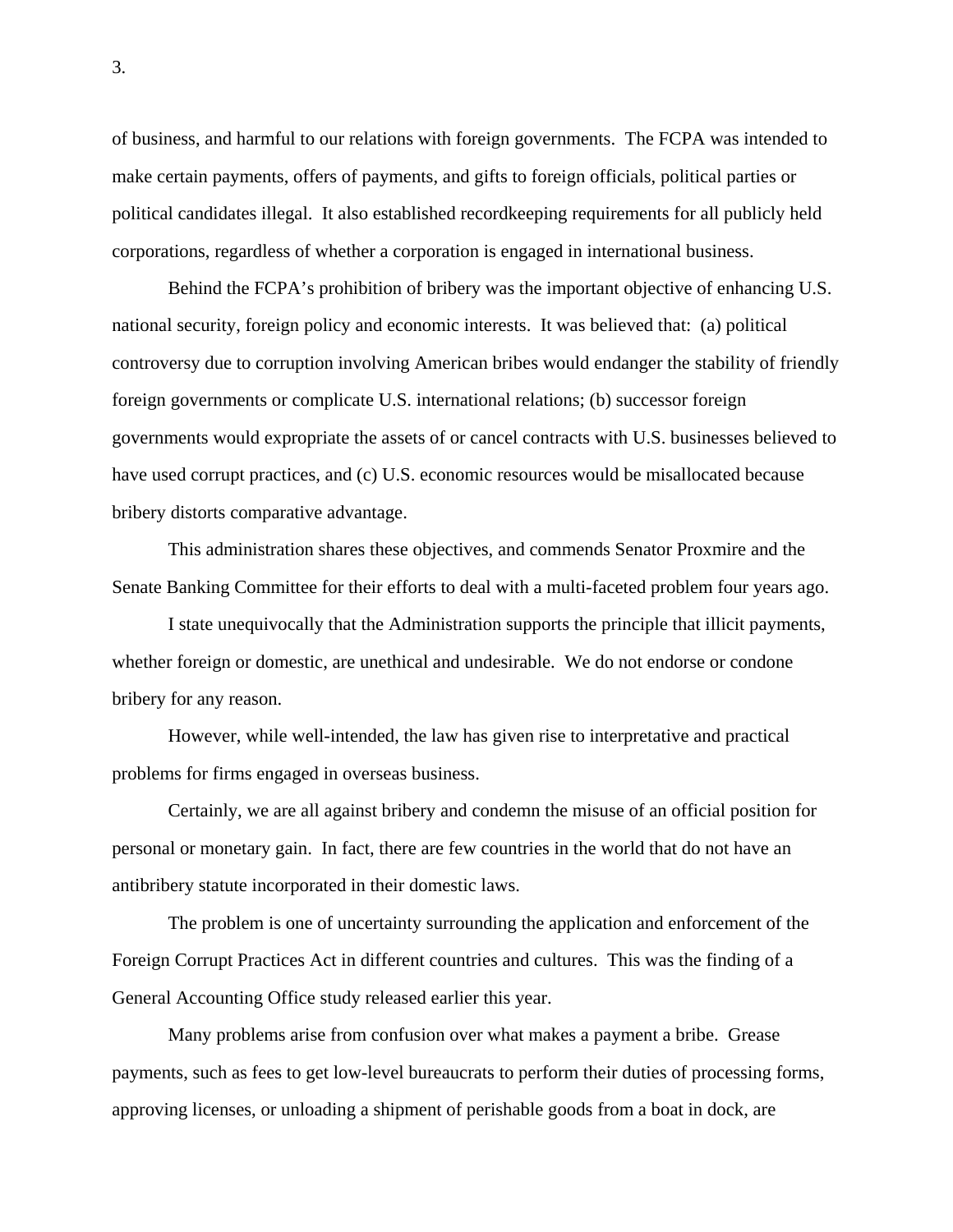specifically permitted on the grounds that petty corruption is often unavoidable. This Committee acknowledged that fact when it wrote the FCPA in 1977.

 But, there is a large gray area between that sort of bureaucratic paper shuffling and the potentially destructive authority of local officials.

 There is also the problem of a firm's liability for the actions of foreign agents overseas. It is particularly difficult for a U.S. company, large or small, to protect itself against the behavior of an agent in a foreign nation. Large corporations use hundreds, sometimes thousands, of sales agents throughout the world. Small companies, often attempting to export for the first time, must rely upon individuals about whom limited information, at best, is available. In both cases the U.S. businessperson is left hopelessly confused as to what sort of circumstances may someday be sufficient evidence to show he had reason to know of possible wrongdoing before the fact. This is an unreasonable burden on U.S. forms which makes certainty of compliance nearly impossible.

 It should be noted that we have no similar "reason to know" standard of responsibility in our domestic bribery laws. If we deem this standard of responsibility inappropriate in our domestic law, it is far more inappropriate when extended internationally, to many different cultural and social structures.

 These questions of uncertainty are so complex as to have earned the FCPA the reputation of being one of our nation's most serious export disincentives. Treatment under the FCPA of company contributions to local charities or political parties, Christmas gifts, tokens of hospitality or in accordance with custom, inflated rates of commission or "finders fees" which are viewed by some foreign governments as a part of their employees' salaries, are all unclear. This creates a chilling effect for U.S. firms attempting to sell overseas.

 When faced with uncertainty and questions of whether or not to make a particular payment, many of which are a social and business custom and legal in many countries, U.S. firms now play it safe and do not even bother to compete.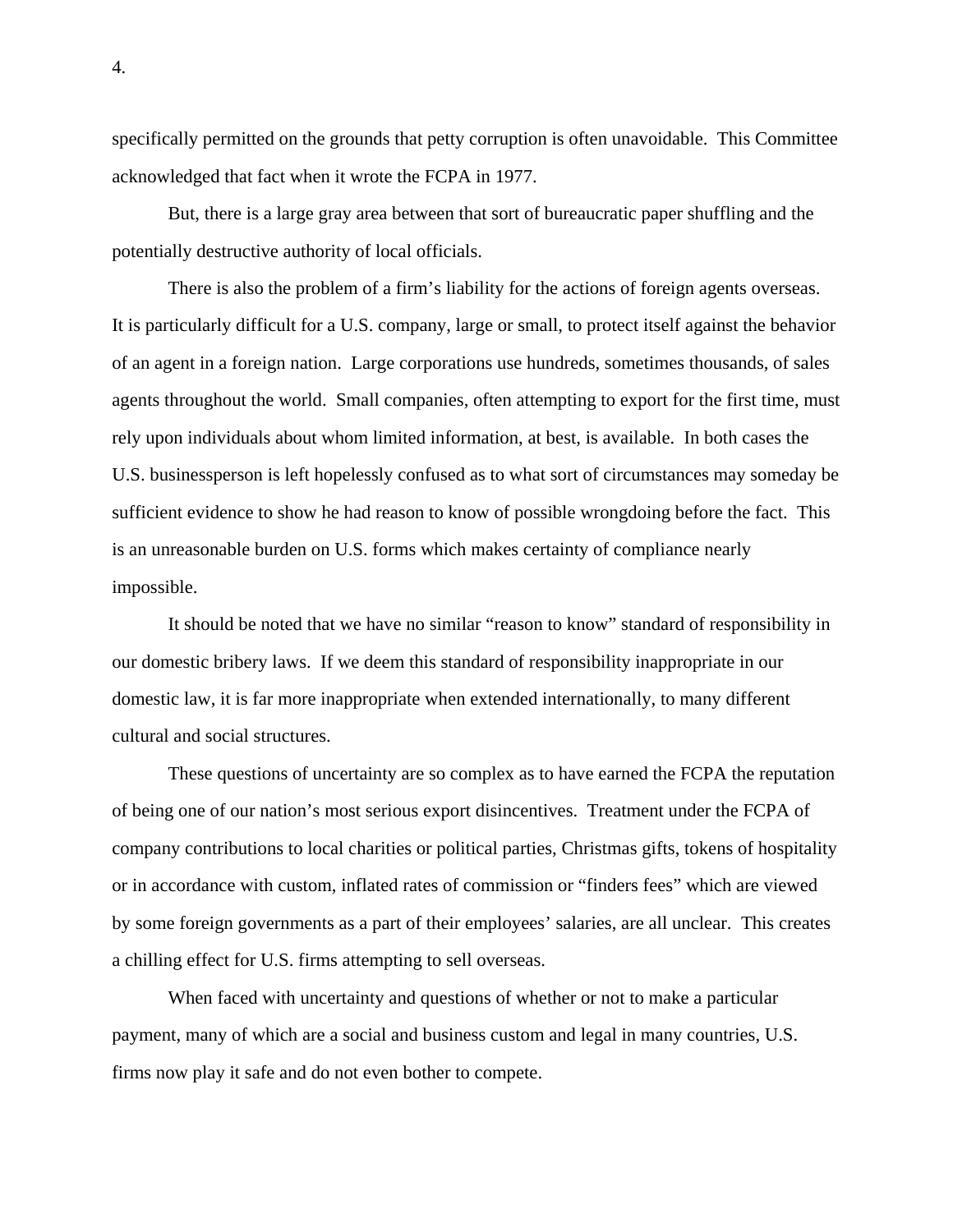In addition, the cost of complying with the accounting and recordkeeping requirements of the Act has placed an excessive burden on all publicly held companies regardless of whether or not they make any foreign sales. The GAO study found that over 55 percent of the firms polled said they believe their efforts to comply with the act's accounting provisions have cost more than the benefits received.

 Here again, the FCPA demands that the businessperson determine his own "reasonable degree" or "accurate and fair" recordkeeping and internal controls.

 But to violate the statute, one need only to err in keeping company books in the detail to which the Securities and Exchange Commission deems necessary. One need not be engaged in corruption or foreign sales to violate the so-called Foreign Corrupt Practices Act.

 Most alarming is the fact that there is considerable disagreement among the American Bar Association (ABA), the American Institute of Certified Public Accountants (AICPA) and the Securities and Exchange Commission (SEC) as to a firm's responsibility under the accounting provisions of the law.

 Costly accounting procedures and ambiguities about what is a bribe not only cause U.S. companies to lose foreign orders, but retard competing in the first place. The problems created by the act are especially onerous on smaller publicly held companies, and new exporters, who are unable to obtain specialized counsel familiar with the act's intricacies.

 S. 708 seeks to solve these problems, to reassure businesses conducting legitimate overseas transactions, while retaining the strict prohibitions against bribery of foreign government officials. The bill clarifies key ambiguities in the law, thereby eliminating "gray areas" where what is and what is not permissible is currently, at best, extremely difficult to determine.

 Most importantly, the bill alleviates the major uncertainty that businessmen have faced under the FCPA liability based on having "reason to know" that a foreign agent was planning to engage in a questionable payment. S. 708 removes this term thereby making the Act more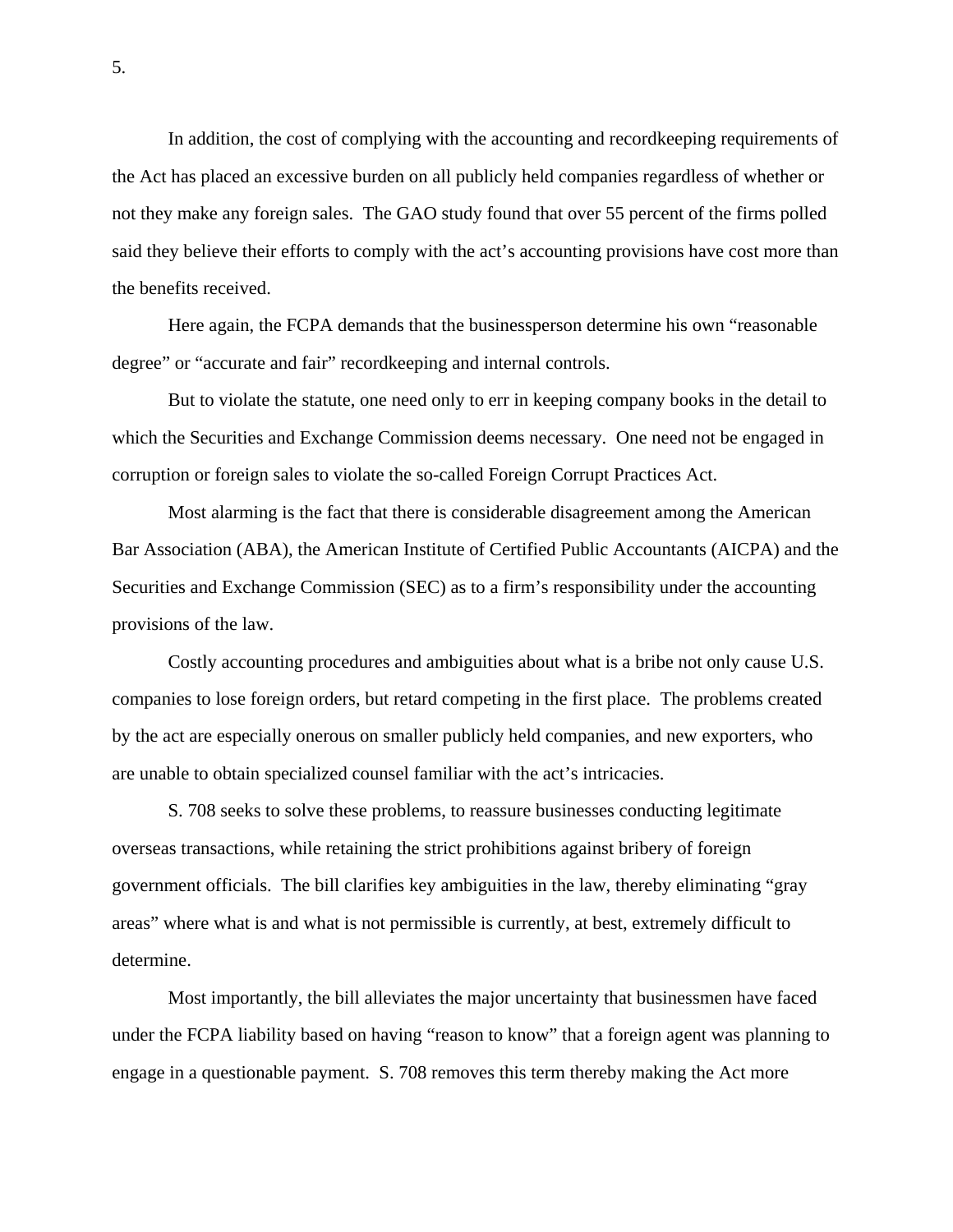compatible with domestic bribery law, and substitutes the more appropriate requirement of "direction or authorization" of an illicit payment as a basis for liability.

 Also very important is that the bill makes enforcement of antibribery consistent and predictable by: (1) placing all antibribery enforcement responsibilities under the Department of Justice, (2) authorizing the Department of Justice to issue clear and comprehensive guidelines as to what is permissible conduct and what is not permissible conduct, and (3) providing that the FCPA constitutes the exclusive substantive prohibition under the U.S. Code for overseas bribery.

 S. 708 excludes from coverage certain payments that are customary in the country where made whose purpose is to facilitate or expedite the performance of official duties. This approach represents a more logical and comprehensible solution to the question of "grease" payments, which are legal under current law, but which have been difficult to apply to real life situations.

 The bill also clearly states that legitimate business marketing expenses, and conventional courtesy gifts or tokens of regard do not constitute a violation of the Foreign Corrupt Practices Act. In addition, the Chafee bill demonstrates common sense and respect for the laws of other nations by excluding the prohibition payments which are legal in the country where they take place.

 The Administration wishes to suggest several amendments to S. 708 which are minor. In addition, there appears to be a discrepancy between the definition of bribery proposal in S. 708 and the accepted definition under domestic bribery statues. In keeping with the objective in S.708 of making the scope of the FCPA more consistent with that of similar domestic laws, we suggest that the language on bribery in this legislation be brought into closer conformity with that found in the U.S. criminal code.

 I am prepared to submit a description of these proposals for the record. However, rather than detail formal language changes, it is hoped that the authors of the bill will resolve these concerns through consultations with the Administration and this committee. I am confident that agreement can be reached on the suggested language changes quickly and with limited debate.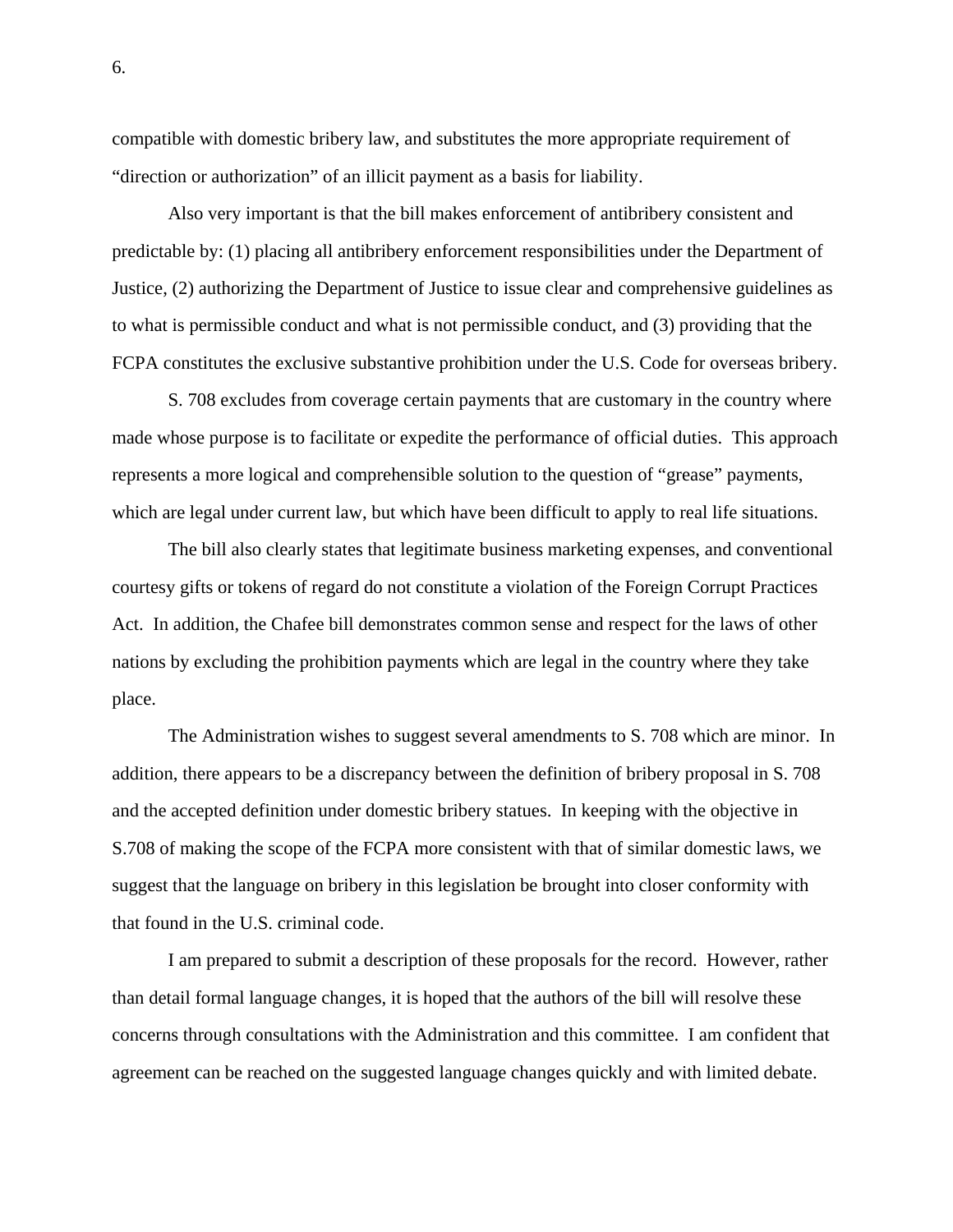Finally, there is one major substantive proposal offered by the Administration regarding the accounting and recordkeeping provisions of the Act which represents an addition to S. 708.

 As you know, the Administration strongly opposes unnecessary and unjustifiable government imposed regulatory and statutory burdens on U.S. commerce. While we support the continuation of an effective antibribery law and further attempts to obtain an international antibribery agreement, we oppose the continuation of the accounting and recordkeeping provisions of the FCPA.

 Section 102 of the FCPA represented a significant extension of the jurisdiction of the Securities and Exchange Commission (SEC) over business practices unrelated to the protection of investors and unnecessary for the effective operation of the prohibitions against illicit payments overseas. Pervasive federal rules on accounting practices have not been deemed necessary for the enforcement of domestic bribery laws or other criminal laws prohibiting misuse of corporate assets.

 The accounting and recordkeeping requirements of the FCPA, which require all companies that issue securities regardless of whether they are involved in international business, to keep books "in reasonable detail," are highly inflationary, having caused U.S. companies to develop expensive new accounting systems and to utilize costly accountants and auditors with no assurance from the SEC that such systems meet SEC requirements. Because of their vagueness as to what constitutes compliance, the accounting and recordkeeping provisions have imposed significant cost burdens on all U.S. corporations in order to resolve the limited problem of illegal foreign payments. The GAO found that the majority of companies it surveyed stated that compliance with the accounting provisions of the FCPA had increased their accounting and auditing costs by 11 to 35 percent; an additional 22 percent of the companies surveyed believe the increase to be more than 35 percent.

 In conjunction with this change, the Administration suggests that language be added to the bill to provide that any attempts to conceal misappropriation of assets to make prohibited payments be made a criminal offense. Such a provision would apply to all assets, whether

7.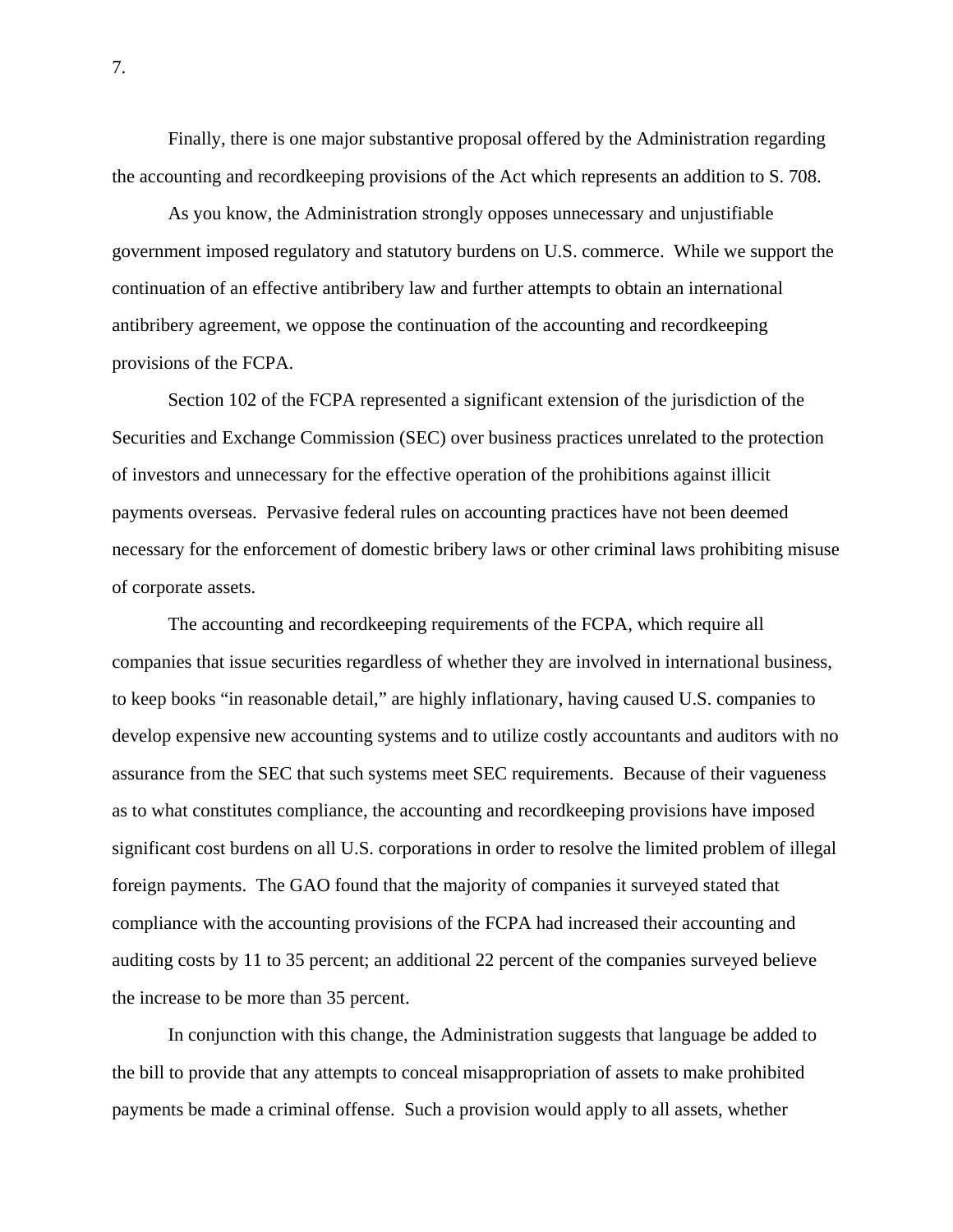material or immaterial, and should be outside the securities laws. The presence of criminal sanctions for both bribery of foreign officials and misappropriation of assets for that purpose is a sufficient incentive to U.S. business engaged in international commerce to maintain proper records and internal controls. In this manner, the law will be made more accurate in its approach to the problem of overseas bribery of foreign government officials, and more simplified in its enforcement and purpose.

 If U.S. corporations engage in illegal acts, they should be punished for such violations. Broad preventative mandates are not necessary to prohibit acts already defined as illegal. Should Congress wish to extend such authority to the SEC for purposes other than to prevent overseas bribery, the SEC should be prepared to defend such an extension of power under a new provision of securities law.

 While it is important to delineate the important changes proposed by S. 708, and the suggestions offered by this Administration, it is perhaps more important to mention what is not changed by Senator Chafee's legislation or by the Administration's recommendations.

 As amended by S. 708 and the Administration's suggestions, the Foreign Corrupt Practices Act will continue to make it unlawful for any U.S. company or any official, employee, director or shareholder of such company corruptly to pay, give, offer, promise, anything of value to any foreign official for the purpose of influencing any act or decision of that foreign official or inducing the official to misuse his legal duty in order to obtain, retain, direct or maintain business.

When a U.S. corporation has been found to have violated the law, the penalty is a \$1 million fine. For individuals who directed or authorized such bribes to take place the penalty is \$10,000 and/or 5 years in prison. The United States remains the only country with a strong, pervasive, extraterritorial law specifically designed to outlaw corrupt payments to foreign officials.

 Let us remember that there is an important international aspect to this issue. It is in the interest of the United States to pursue an agreement on the problem of illicit payments abroad for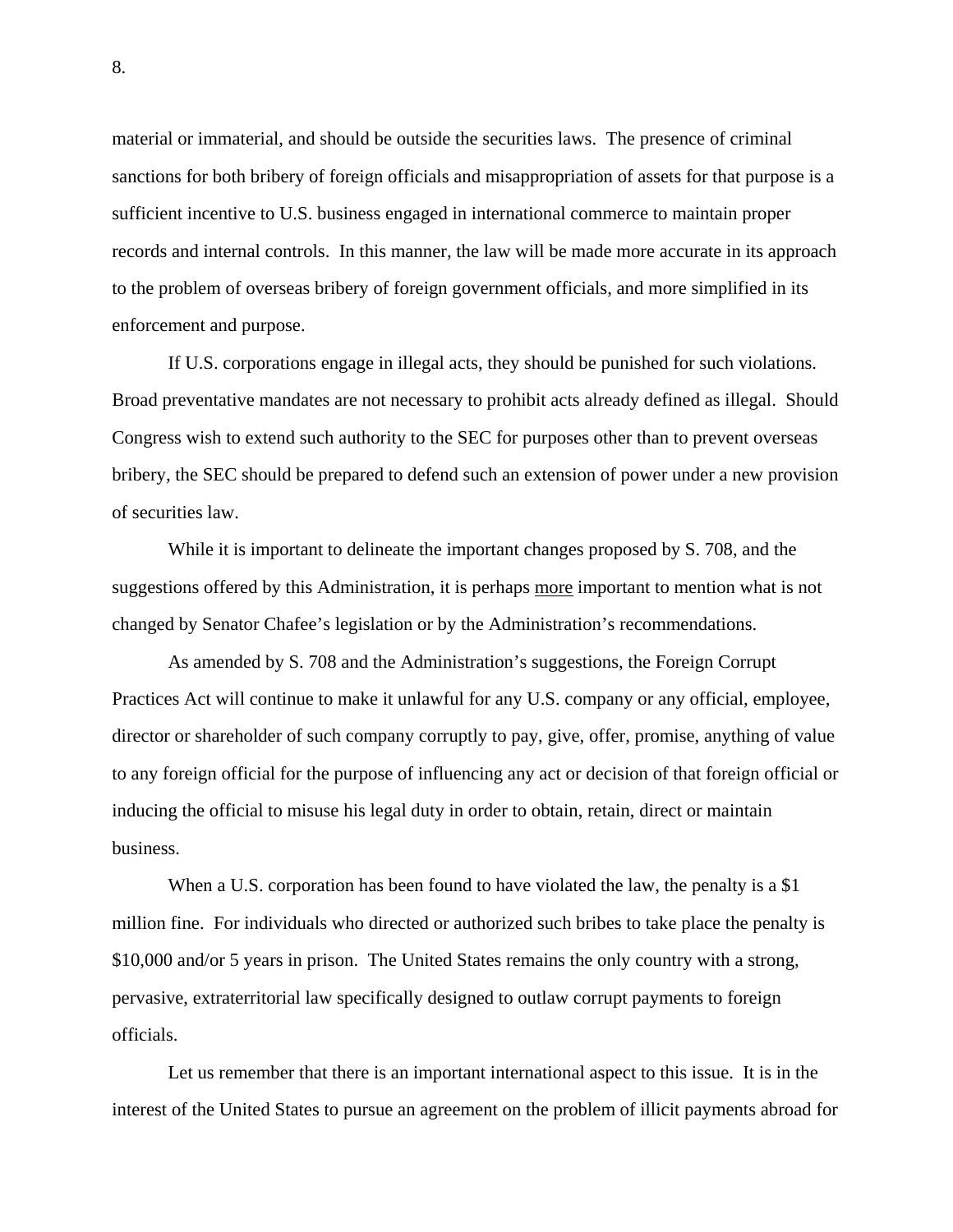two reasons. First, a successful agreement with our trading partners has the potential of eliminating the very real competitive disadvantage that now exists between the U.S. and other nations. While this is desirable, we, as a nation, have made a conscious and deliberate decision to prohibit U.S. firms from making questionable payments to foreign officials, no matter what other nations choose to do.

 Second, and more important, the problem of illicit payments to win sales is an international problem. Bribery, regardless of whether it is made by a U.S. firm or by any other Western country, has the same national security and foreign relations implications for the United States. The problem of illicit payments is clearly a multilateral one: There is little difference in terms of U.S. national security interests whether a friendly foreign government falls at the hands of a bribe by an American firm or a foreign firm. The FCPA has done little to encourage other nations to subscribe to the U.S. approach toward this problem. In fact, to date, American efforts to achieve an international agreement have failed. Developed countries have consistently been unwilling to follow the example of the U.S. as embodied in the Foreign Corrupt Practices Act. Nonetheless, we maintain that it is an important goal for broader national policies for the U.S. to seek a sensible international solution to this problem.

 The State Department is prepared to address the current status of our international efforts, and to explain what tact may be pursued under provisions of S. 708. Let us understand that the United States will continue to support and enforce a strong international antibribery law for its own citizens. My office will strongly support the State Department in efforts to reinvigorate work for an international approach.

 Our statement as a nation is clear on the issue of illicit payments, and our leadership toward an international effort in this area will be strengthened because we will have demonstrated to our trading partners that it is possible to create a reasonable and fair, yet comprehensive and stringent prohibition against the bribing of foreign government officials. Once the U.S. business community and the U.S. government stand together in support of a